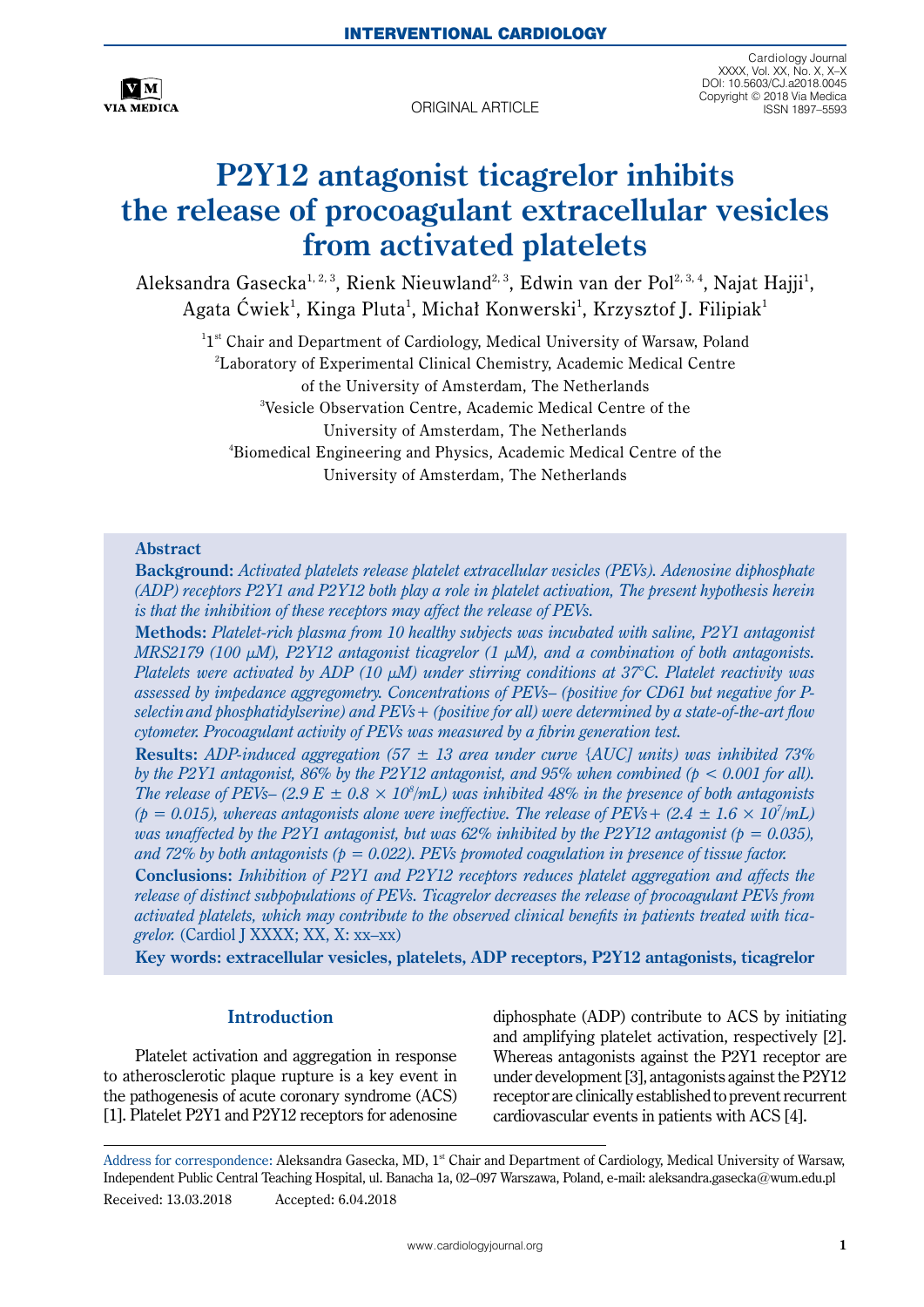

**Figure 1.** A transmission electron microscope image of platelet extracellular vesicles from human plasma. The vesicles were labelled with gold nanoparticles conjugated to CD61 antibodies. Image courtesy of Chi M. Hau, Vesicle Observation Centre, Academic Medical Centre, University of Amsterdam, the Netherlands.

In the course of ACS, activated platelets release fragments of their outer cell membrane to the bloodstream, called platelet-derived extracellular vesicles (PEVs) [5]. A transmission electron microscope image of PEVs from human plasma is shown in Figure 1. PEVs are nanoparticles surrounded by a phospholipid membrane which encloses cytoplasmic components such as proteins, lipids, metabolites and nucleic acids, they also contain platelet-derived proteins [5]. The exposure of glycoprotein (GP) IIb/IIIa a receptor for fibrinogen (CD41/CD61) enables identification of PEVs released from platelets or megakaryocytes among other extracellular vesicles (EVs) present in blood. In turn, the exposure of GP IIb/IIIa along with P-selectin (CD62P) and phosphatidylserine (PS), which enables identification of PEVs released from activated platelets [6]. PEVs exposing P-selectin and PS are likely involved in inflammation and thrombosis [7–10]. P-selectin initiates binding of platelets and PEVs to monocytes via P-selectin glycoprotein ligand-1 (PSGL-1), leading to monocyte activation, cytokine release and exposure of tissue factor (TF) on monocytes [9]. PS along with other negatively charged phospholipids bind clotting factors in the presence of calcium ions, thereby propagating thrombin generation [10]. Hence, PEVs exposing P-selectin and PS may potentially contribute to the development and progression of atherosclerosis [11–13].

Although the potential applications of PEVs as biomarkers [14], risk predictors [15] and therapeutic targets [16] in cardiovascular disease are recognised, the mechanisms underlying the release of PEVs are unclear [17]. Because both P2Y1 and P2Y12 receptors regulate platelet activation, it was hypothesized that inhibition of these receptors may affect the release of PEVs.

## **Methods**

The design of the experiments is shown in Figure 2.



**Figure 2.** The design of the experiments on the role of the P2Y1 and P2Y12 receptors in the release of platelet extracellular vesicles. CaCl<sub>2</sub> — calcium chloride; ADP — adenosine diphosphate; CD — cluster of differentiation; PEVs — platelet extracellular vesicles.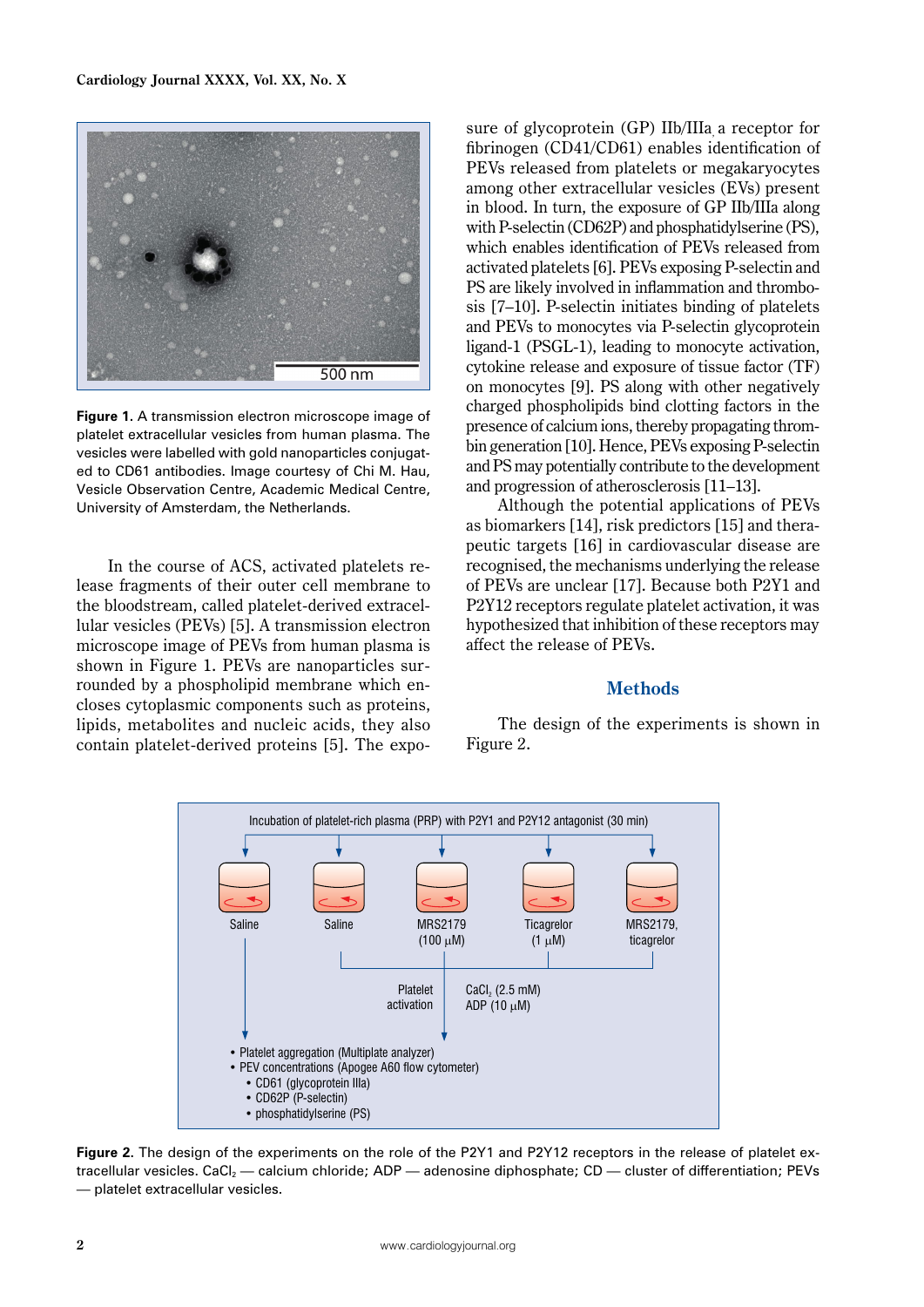## **Materials**

Trisodium citrate blood collection tubes were obtained from Sarstedt (Germany). Needles were obtained from Vygon (Belgium). The P2Y1 antagonist MRS2179 was obtained from Tocris Biosciences (United Kingdom [UK]). The P2Y12 antagonist ticagrelor was obtained from Cayman Chemical (USA), ADP was from Bio/Data Corporation (USA), and acid citrate dextrose (ACD), phosphate-buffered saline (PBS), sodium citrate and calcium chloride  $(CaCl<sub>2</sub>)$  were obtained from Sigma Aldrich (USA). The Multiplateanalyser and reagents were from Roche Diagnostics (Germany), lactadherin-FITC from Hematologic Technologies (USA), CD61-APC from Dako (Denmark), and CD62P-violet and isotype controls from Becton Dickinson (USA). The membrane (0.05 nm) to filtrate the buffers was obtained from Merck Millipore (Germany). The Rosetta Calibration beads were obtained from Exometry (The Netherlands). Innovin (recombinant human TF) was obtained from Siemens (Germany) and anti-factor VIIa from Sanquin (The Netherlands).

## **Blood collection and handling**

Blood samples were obtained from 10 healthy, drug-free donors after overnight fasting and giving informed consent, according to the recent guidelines [18]. Blood was collected using a 19 gauge needle and a plastic tube containing citrate (final concentration 0.109 mol/L). The tourniquet was removed promptly after the venepuncture. The first 2.5 mL of blood collected was discarded to avoid pre-activation of platelets. The tubes were kept in a vertical position for 15 min. Platelet rich plasma (PRP) was prepared by centrifugation of blood for 180 g at 15 min. Centrifugation was performed using Rotina 380 R centrifuge equipped with a swing-out rotor and a radius of 155 mm (Hettich Zentrifugen, Germany) at room temperature with acceleration speed 1, without brake.

#### **Aggregometry**

288  $\mu$ L of citrated PRP was added to 288  $\mu$ L saline and incubated for 30 min at 37°C with (i) saline, (ii) P2Y1 receptor antagonist MRS2179 (final concentration 100  $\mu$ M), (iii) P2Y12 receptor antagonist ticagrelor (final concentration 1  $\mu$ M), and (iv) a combination of both antagonists. Subsequently, the diluted PRP was re-calcified (final concentration 2.5 mM  $CaCl<sub>2</sub>$ ) before addition of ADP (10  $\mu$ M). Platelet aggregation was recorded for 6 min while stirring using Multiplate analyser (Roche Diagnostics, Germany).

#### **Flow cytometry**

Platelet-free supernatant was prepared by centrifugation of 600  $\mu$ L PRP with 120  $\mu$ L ACD at 800 g for 20 min. PEVs were measured in this plateletfree supernatant collected 30 min after the addition of ADP. Prior to labelling of the supernatant, antibodies were diluted in PBS and centrifuged at 18,890 g for 5 min to remove protein aggregates. To stain,  $20 \mu L$  of the supernatant was incubated with 2.5  $\mu$ L CD61-APC, 2.5  $\mu$ L CD62P-violet, 2.5  $\mu$ L lactadherin-FITC or isotype controls in the dark for 2 h at room temperature. The reaction was stopped by adding  $200 \mu L$  citrated PBS solution, adjusted to pH 7.4 and filtered with a 0.05  $\mu$ m membrane prior to use [18]. PEVs released from platelets (positive for CD61 but negative for P-selectin and PS) are further referred to as PEVs–. PEVs released from activated platelets (positive for all) are referred to as PEVs+ [6]. PEV concentrations were determined by A60 Micro flow cytometer (Apogee Flow Systems, UK) for 60 s at a flow rate of  $3.01 \mu L/min$ . Prior to measurement, the samples were diluted with PBS to 5,000 events per second to avoid swarm [19]. The applied voltages were 375 V, 520 V, 510 V, and 500 V for the side scatter detector, FITC detector, APC detector, and violet detector, respectively. The gains were 1. The trigger threshold was set on side scatter channel 10. Rosetta Calibration was used to relate side scatter to the diameter of PEVs, assuming a PEV refractive index of 1.4 [20].

The fluorescent gates were based on the isotype controls. To analyse the concentrations of PEVs–, in the first step all PEVs exposing CD62P and PS were gated out, and PEVs exposing CD61 only were detected in the red channel (638-D Red). To analyse the concentrations of PEVs+, in the first step all plasma EVs exposing PS (binding to lactadherin) were detected in the green channel (488-Green). Out of all PEVs exposing PS, PEVs exposing additionally CD61 and CD62P were detected in the red channel (638-D Red) and blue channel (405-Blue). At the time of the experiment, no suitable beads to calibrate molecules of equivalent soluble fluorophores (MESF) were available for the APC and violet channel. Therefore, gates were set in arbitrary units (AU) with the following values: 4,153 AU for CD61-APC; 6,185 AU for CD62P-violet and 2,661 AU for lactadherin-FITC.

#### **Fibrin generation test**

The ability of PEVs to generate fibrin was measured in platelet-free plasma in the absence or presence of human recombinant TF (coagulation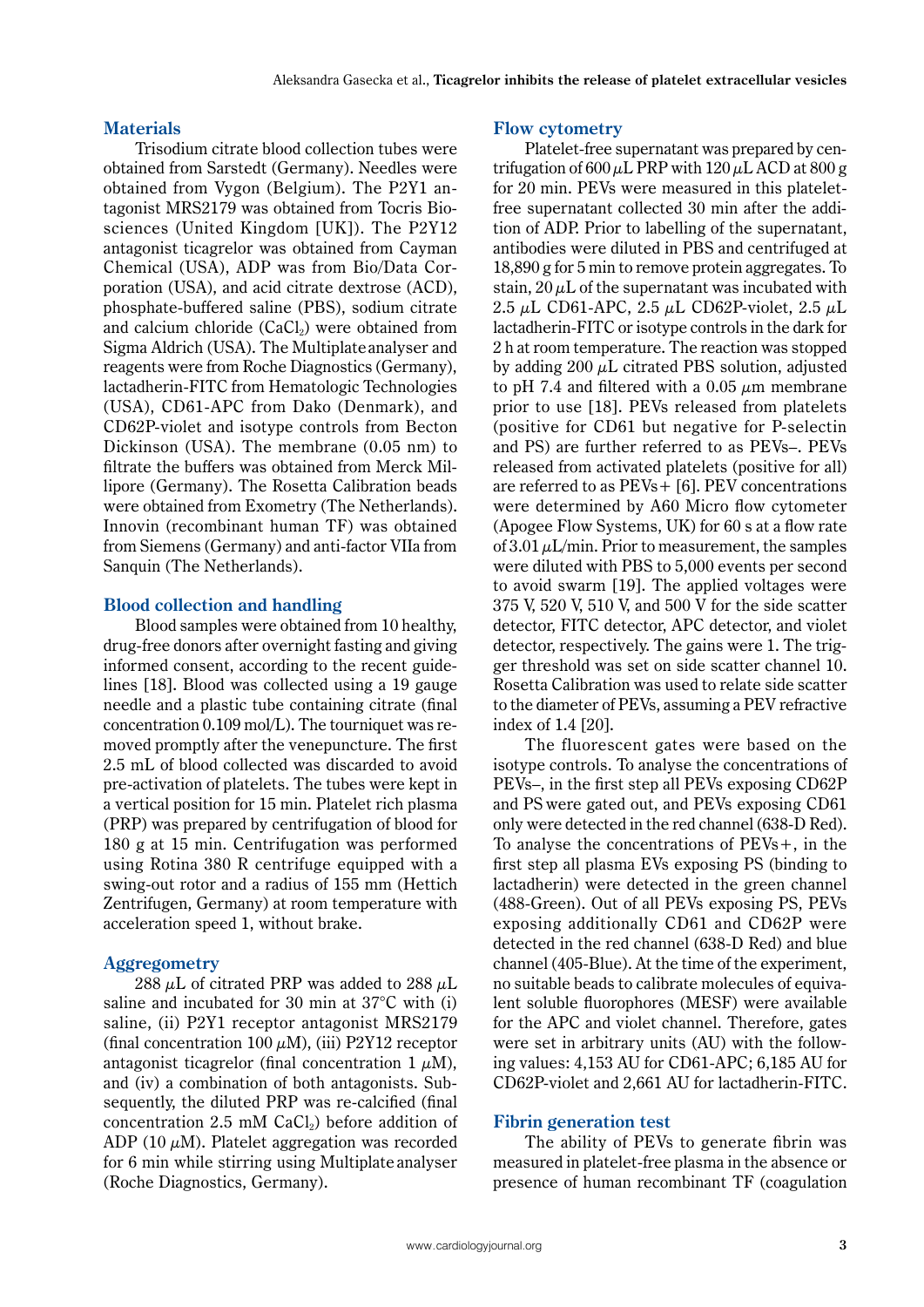

**Figure 3.** Representative images of platelet extracellular vesicles (PEVs) from adenosine diphosphate-activated platelets in plasma of a healthy donor measured by flow cytometry (A60-Micro, Apogee Flow Systems, Hertfordshire, UK); **A.** PEVs exposing CD61 but not CD62P and phosphatidylserine (PS) and labelled with anti-CD61-APC; **B.** PEVs exposing CD61, CD62P and PS and labelled with anti-CD61-APC, anti-CD62P-Violet and lactadherin-FITC, respectively. In the first step all plasma extracellular vesicles exposing PS (binding to lactadherin) were recorded (data not shown). Out of all PEVs exposing PS, PEVs exposing CD61 and CD62P were recorded (Q2); a.u. — arbitraty units.

factor VII), antibody against factor VIIa (anti-factor VIIa) and excess of lactadherin [21]. After preincubation for 5 min at 37°C, clotting was initiated by addition of  $CaCl<sub>2</sub>$ . Fibrin formation over 1 h was determined by measuring the optical density  $(\lambda = 405 \text{ nm})$  in duplicate on a spectrophotometer (SPECTRAmax microplate reader, Molecular Devices, USA) at 37°C.

## **Statistical analysis**

Kolmogorov-Smirnov test was used to test for Gaussian distribution. Data were analysed by paired Student's t-test. A Spearman rank correlation test was used to assess the correlation between aggregation results and concentration of PEVs. Statistical analysis was performed with the STATISTICA 12.0 (StatSoft, USA) and Prism 7.0 (GraphPad, USA) software. Flow cytometry data was analysed with FlowJo 9.2 (FlowJo, USA). Data are presented as mean  $\pm$  standard deviation. All p-values are given as two-sided values, with a p-value < 0.05 considered significant.

# **Results**

#### **Size distribution of PEVs**

Activation of platelets with ADP triggered platelet aggregation and the release of PEVs, compared to unstimulated platelets. The release of PEVs– and PEVs+ in response to ADP is shown in Figure 3. Scatter-based size distribution of the total population of  $PEVs (CD61<sup>+</sup>)$  confirmed that PEVs ranged from 150 nm to 1,000 nm in diameter, with the majority of PEVs being below 200 nm. Size distribution of the total population of PEVs is shown in **Supplementary Figure 1**. Please note, that plasma contains (platelet) EVs down to 30 nm, which are below the lower detection limit of flow cytometry [22].

# **The effects of ADP receptor antagonists on platelet aggregation and release of PEVs**

Adenosine diphosphate-induced aggregation  $(57 \pm 13 \text{ area under curve } [\text{AUC}]$  units) was 73% inhibited by the P2Y1 antagonist alone, 86% by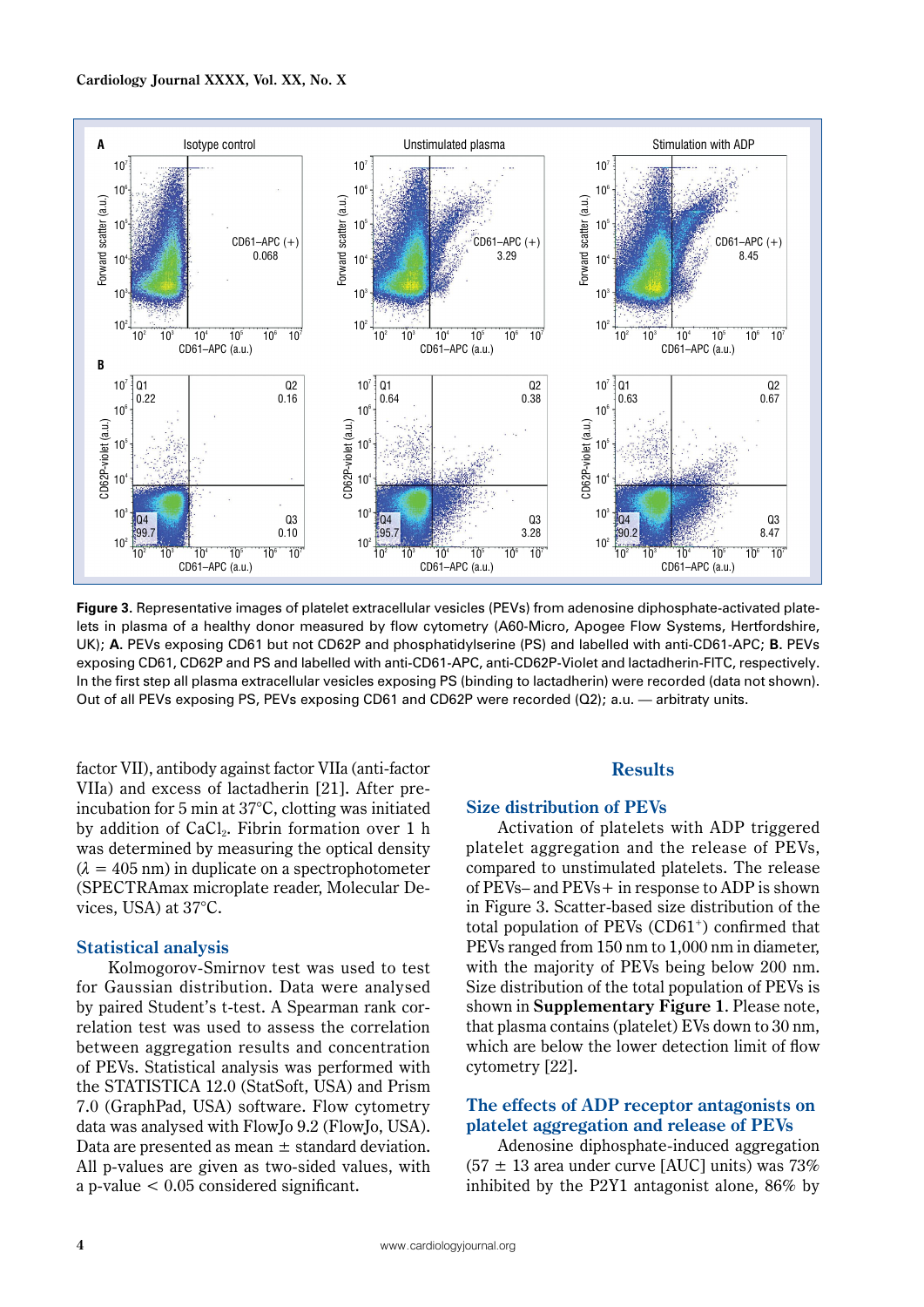

**Figure 4.** The effect of platelet pre-incubation with a P2Y1 antagonist, a P2Y12 antagonist and a combination of both antagonists on platelet aggregation (**A**) and the release of platelet extracellular vesicles (PEVs) exposing CD61 but not CD62p and phosphatidylserine (PS) (**B**) and PEVs exposing CD61, CD62p and PS (**C**) in response to adenosine diphosphate (ADP). Whereas platelet aggregation correlated weakly with the concentration of CD61+/CD62P– /PS– PEVs, platelet aggregation correlated strongly with the concentration of CD61+/CD62P+/PS+ PEVs (**D**).

the P2Y12 antagonist alone, and 95% when both antagonists were combined ( $p < 0.001$  for all; Fig. 4A). The release of PEVs–  $(2.9 \pm 0.8 \times 10^8)$ events/mL) was unaffected by pre-incubation with the P2Y1 antagonist or by the P2Y12 antagonist alone, but decreased by 50% in presence of both antagonists ( $p = 0.015$ ; Fig. 4B). In contrast, the release of PEVs +  $(2.4 \pm 1.6 \times 10^7 \text{ events/mL})$  was unaffected by the P2Y1 antagonist alone, but was decreased 62% by the P2Y12 antagonist alone (p  $= 0.035$ ), and 72% in the presence of both antagonists ( $p = 0.022$ ; Fig. 4C). Whereas the extent of platelet aggregation weakly correlated with the concentration of PEVs–  $(r^2 = 0.2)$ , the extent of platelet aggregation strongly correlated with the release of  $PEVs + (r^2 = 0.7, Fig. 4D)$ .

## **Procoagulant activity of PEVs**

Platelet-free plasma containing PS-exposing EVs from ADP-activated platelets did not clot up to 1 h after re-calcification. When human recombinant TF was added, clotting was initiated. The magnitude of clotting was not affected by the presence or absence of P2Y1 and P2Y12 antagonists (data not shown). Clotting was abolished both by covering the PS by an excess of lactadherin and by inhibiting TF activity with anti-factor VIIa. The proposed procoagulant activity of PEVs measured with fibrin generation test is shown in Figure 5.

# **Discussion**

P2Y1 and P2Y12 receptors differentially regulate platelet aggregation and the release of PEVs. Inhibition of either P2Y1 or P2Y12 receptor is sufficient to inhibit ADP-induced platelet aggregation [23], which is consistent with the clinical observation that P2Y12 antagonists reduce the incidence of thrombosis in patients after ACS [4]. Further, inhibition of the P2Y1 and P2Y12 receptors affects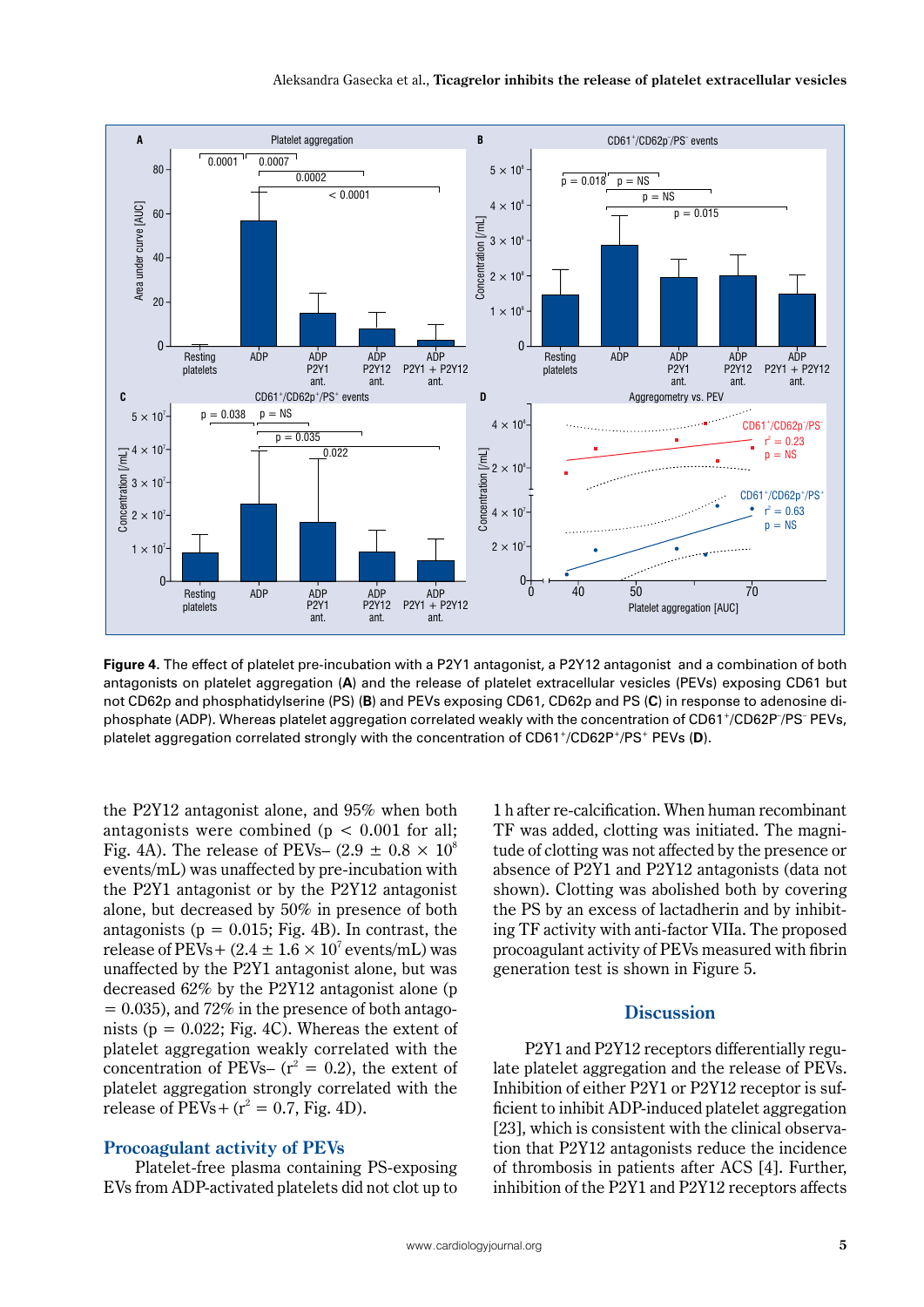

**Figure 5.** Proposed procoagulant activity of platelet extracellular vesicles (PEVs) in plasma. Fibrin generation test was performed in platelet-depleted, but PEVs-containing plasma stimulated with adenosine diphosphate (ADP). A part of PEVs expose phosphatidylserine (CD61+/PS+) (**A**). When the plasma clots, the optical density increases (**B**). ADPstimulated plasma containing phosphatidylserine (PS)-exposing extracellular vesicles (EVs) did not clot (red). Upon the addition of recombinant human tissue factor (TF) to this plasma, clotting was triggered as measured by fibrin generation (blue). The extent of clotting was not affected by the presence of the P2Y1 and P2Y12 receptor antagonists (data not shown). Covering PS-exposing EVs with an excess of lactadherin, or inhibiting the TF-initiated extrinsic coagulation with an anti-factor VIIa antibody, both inhibited plasma clotting (black and green, respectively). Hence, both PS-containing EVs and TF are indispensable for propagation of coagulation.

the release of distinct subpopulations of PEVs upon activation by ADP. The P2Y12 antagonist ticagrelor alone does not inhibit the release of PEVs–, suggesting that PEVs– may circulate in patients treated with ticagrelor and contribute to platelet homeostasis, for example by waste management [24]. On the contrary, ticagrelor decreases the release of PEVs+, that is PEVs exposing the proinflammatory P-selectin and procoagulant PS, suggesting that this subpopulation of PEVs may be decreased in patients treated with ticagrelor. In accordance, other P2Y12 receptor antagonists (clopidogrel, prasugrel and cangrelor) were shown to decrease the release of EVs from activated platelets as well [25–27], although the phenotype of the analysed PEVs was different than in the present study. Clopidogrel decreased the release of PEVs  $(CD42a^+$ ,  $PS^+$ ) in response to thrombin receptoractivating peptide (TRAP) in a group of 12 patients with ACS [25]. Similarly, both prasugrel active metabolite and cangrelor decreases the collagen- and TRAP-induced release of PEV  $(CD42a^+$ , PS<sup>+</sup>) in a concentration-dependent manner in experimental conditions [26, 27].

Inhibition of P-selectin- and PS-exposing PEVs may. at least partly, explain the combined anti-thrombotic and anti-inflammatory benefits of the P2Y12 receptor antagonists. The potential proinflammatory and procoagulant effects of PEVs are presented in Figure 6. Although PS-exposing EVs, such as those present in the plasma of healthy individuals, do not initiate coagulation in the absence of TF, PS-exposing EVs promote coagulation by providing a procoagulant surface. This procoagulant surface may be crucial in the ACS setting, where TF is exposed on a ruptured atherosclerotic plaque [28], and where PS-exposing EVs together with TF likely contribute to coronary thrombus formation. PEVs+ may contribute to coagulation also indirectly by activating monocytes interaction of PEVs P-selectin with monocyte PSGL-1, leading to cytokine release and production of TF [9]. Thus, by decreasing the concentration of  $PEV+$ , ticagrelor likely decreases the proinflammatory/ procoagulant surface for interaction between PEVs and monocytes/clotting factors, respectively.

Regarding the recently proved inflammatory hypothesis of atherosclerosis [29] and the lack of consensus regarding the optimal duration of antiplatelet therapy with P2Y12 antagonists [4], determining the effect of P2Y12 antagonists on the release of PEVs helps to explain the mechanisms underlying decreases in inflammation/thrombosis for patients treated with P2Y12 antagonists. To determine the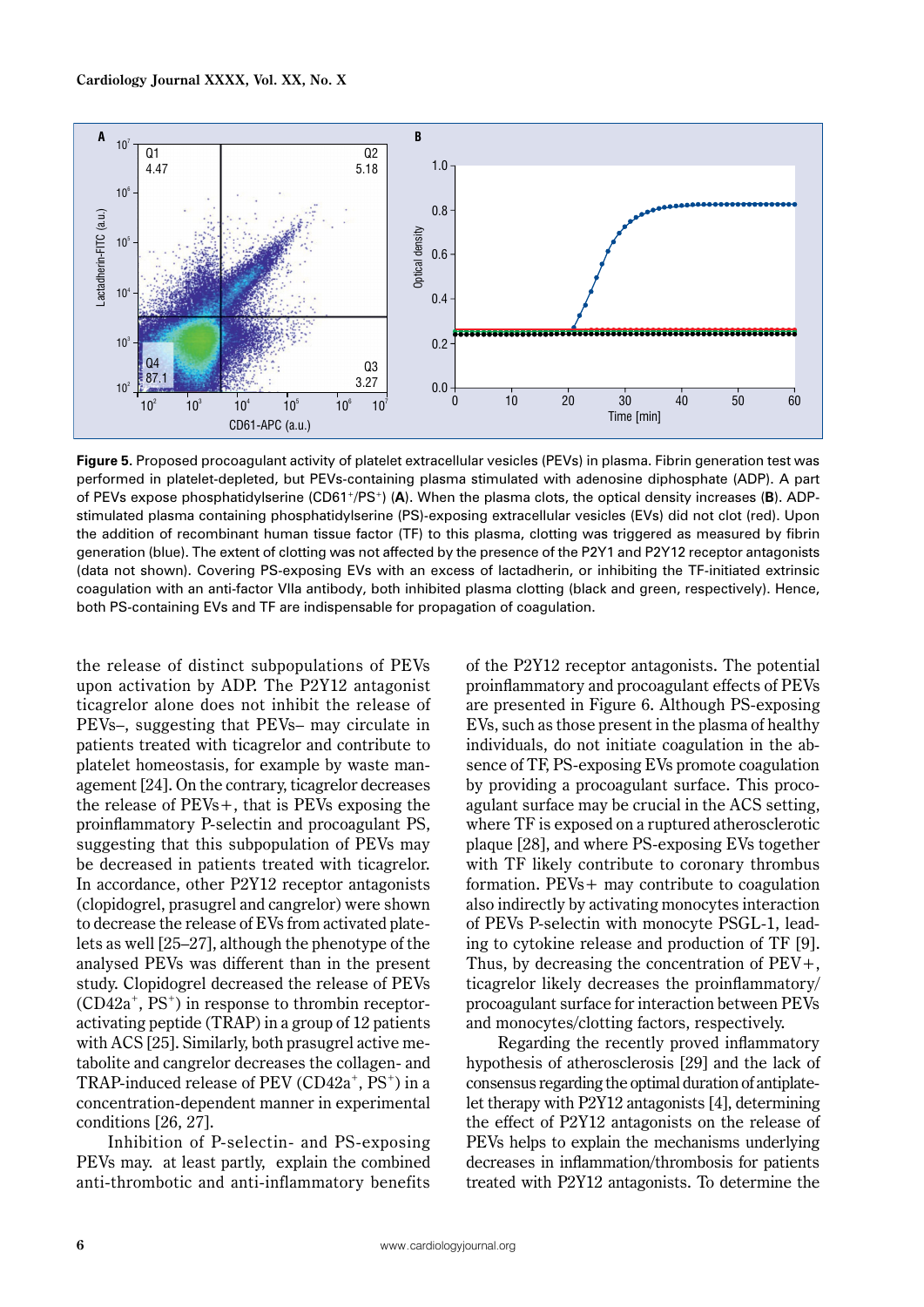

**Figure 6.** The potential proinflammatory and procoagulant effects of platelet extracellular vesicles (PEVs). PEVs contribute to coagulation both directly by providing procoagulant surface (phosphatidylserine) for the assembly of coagulation factors, and indirectly by binding of P-selectin to P-selectin glycoprotein ligand-1 (PSGL-1) on monocytes, leading to an exposure of tissue factor on monocytes. In addition, interaction between P-selectin and PSGL-1 contributes to inflammation by stimulating the release of pro-inflammatory cytokines from monocytes.

effects of the P2Y12 antagonists on the release of PEVs in a clinical setting, the AFFECT EV (Antiplatelet therapy effect on platelet extracellular vesicles, NCT02931045) study was launched [30]. AFFECT EV compares the effects of clopidogrel and ticagrelor on the release of PEVs in patients with ACS, with the hypothesis that more potent platelet inhibition is associated with larger decrease of PEV release.

#### **Limitations of the study**

First, the study was limited by the relatively small size of the study population, and therefore the presented results and conclusions should be considered as hypothesis-generating. Second, the decrease in the release of proinflammatory/procoagulant PEVs by ticagrelor was observed under experimental conditions only, and requires confirmation in a clinical setting. Third, the study identifies only one potential mechanism of the combined anti-thrombotic and anti-inflammatory benefits of the P2Y12 receptor antagonists — decrease of the release of PEVs. Since activated platelets release other proinflammatory/ procoagulant molecules along with PEVs, it is likely that other mechanisms contribute to clinical benefits of the P2Y12 receptor antagonists as well.

## **Conclusions**

Despite extensive research into the role and clinical applications of PEVs, the mechanisms regulating the release of PEVs as well as the effects of widely used drugs on the release of PEVs remain to be defined. The present results demonstrate that ADP-activated platelets released two distinct subpopulations of PEVs, which differ in their sensitivity to inhibition of P2Y1 and P2Y12 receptors. The release of (likely) proinflammatory and procoagulant PEVs is decreased by the P2Y12 antagonist ticagrelor, identifying a potential mechanism underlying attenuated inflammation and thrombosis in patients treated with P2Y12 antagonists. Further research is warranted to confirm this mechanism *in vitro* as well as *in vivo.*

#### **Acknowledgements**

We acknowledge funding from the Netherlands Organisation for Scientific Research — Domain Applied and Engineering Sciences (NWO-TTW), research program VENI 15924 (Edwin van der Pol).

**Conflict of interest:** None declared